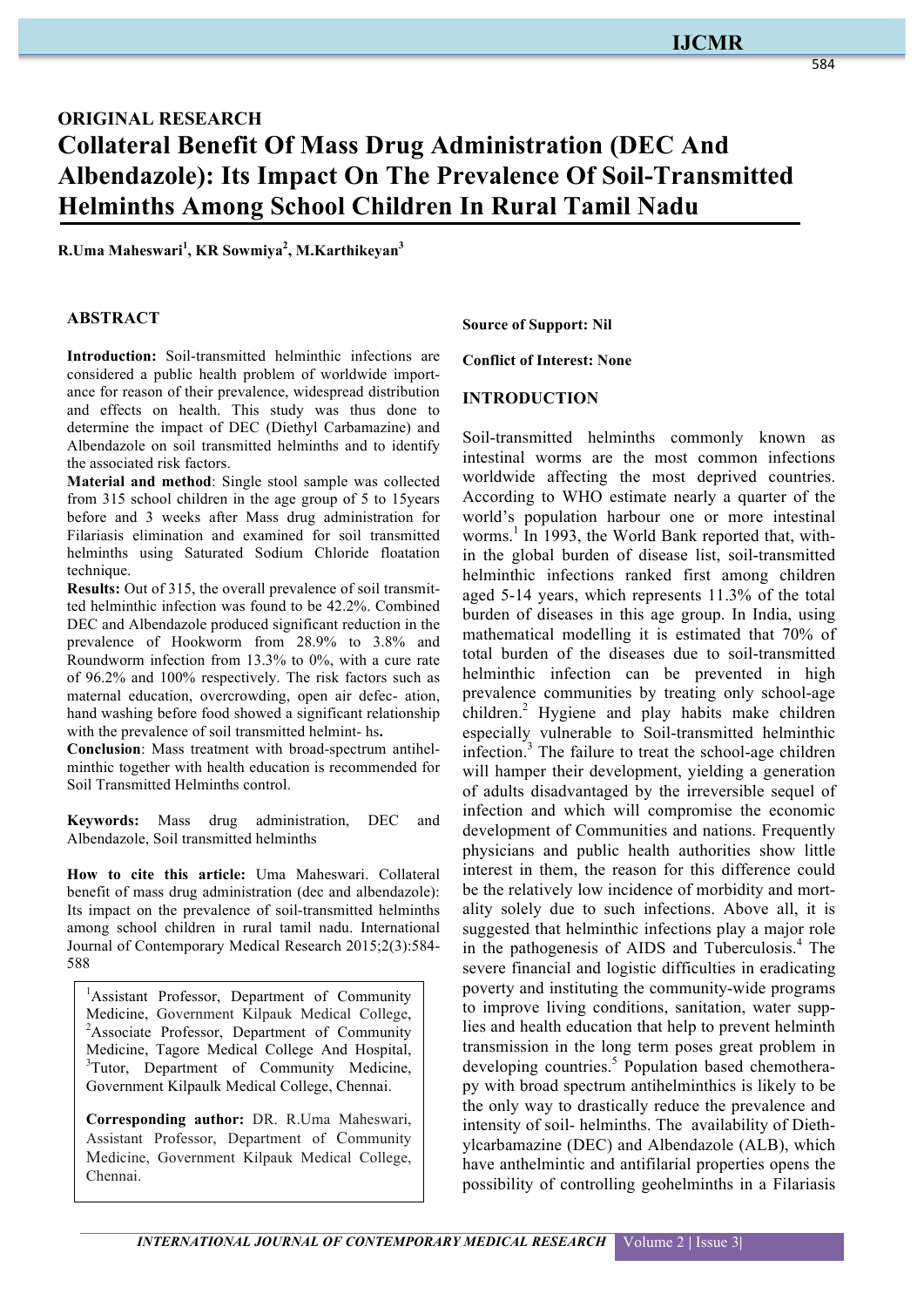Elimination Programme because of ancillary benefits of albendazole and the resultant enhanced compliance of the population at risk. $<sup>6</sup>$  In light of these facts, this</sup> study was done to ascertain the impact of DEC and ALB on the prevalence of soil-transmitted helminthic infections which is given under National Vector Borne Disease Control Program for Filariasis elimination. Present study was done to estimate the prevalence of Soil-transmitted helminths among children aged 5-14 years in rural population, to assess the impact of Mass Drug Administration (DEC and Albendazole) on prevalence of Soil-transmitted helminths among children aged 5-14 years and to find out the possible associated risk factors for the transmission of Soil-transmitted helminths.

#### **MATERIAL AND METHODS**

Before and after comparison study without control was done by collecting single stool sample 2-3 weeks before and after Mass Drug Administration (MDA) with DEC (Diethylcarbamazine) and ALB (Albendazole) given under National Vector Borne Disease Control Programme for Filariasis elimination. This study was conducted in Tiruchirapalli district among children aged 5-14 years from December to March 2008. 315 children were chosen by random sampling method. Children who took anti-helminthic in last four weeks were excluded. After getting informed written consent, the children's parents were interviewed using a pre tested structured questionnaire and a numbered sterile plastic container containing 10-15 ml of 10% formal saline was given to collect the fresh stool sample. The stools were examined for the presence of eggs of soil-transmitted helminths using saturated sodium chloride floatation method by the investigator after undergoing adequate training in stool examination technique. Mass Drug Administration of DEC and Albendazole were given in December. Again one stool sample was collected between 3- 4 weeks after MDA from the same children by repeating the above said procedure. Logistically, it is not possible to ascertain that they have really taken their drugs, so an 'intention to treat' analysis was done.

## **STATISTICAL ANALYSIS**

Data analysis was done with SPSS 16.0 version. Prevalence was expressed in percentage and associations with the factors were tested for significance using chi square test and the effectiveness of drug on soiltransmitted helminths were tested using Mc nemar test.

#### **RESULTS**

## **Prevalence of Soil-transmitted helminths and its risk factors**

Out of 315 stool samples examined prior to Mass drug administration, the overall prevalence of soil transmitted helminthic infection was found to be 42.2% (95% CI:34.2, 44.9). Hookworm was found to be most prevalent soil transmitted helminths (28.9%) followed by Roundworm (13.3%). Trichuris was not reported in any of the samples. 39.7% of the samples had single infection and 2.5% had double infection. After MDA, 305 stool samples could only be collected due to attrition effect. The combined mass drug (DEC and ALB) administration produced statistically significant (p<0.05) reduction in the prevalence of Hookworm from 28.9% to 3.8% and Roundworm infection from 13.3% to 0% with a cure rate of 96.2% and 100% respectively in this study (Table-1).

In this study, correlates such as gender, type of house, standard of living, overcrowding, water source, handwashing with soap after defecation, presence of live stock, food habits such as eating foods other than home made in relation to soil-transmitted helminths infections was not statistically significant  $(p>0.05)$ . Factors which were significant are shown in Table-2,3.

| <b>Before</b>  | After MDA |                   | $X^2$ Mc | P value    |  |
|----------------|-----------|-------------------|----------|------------|--|
| MDA            | Yes       | N <sub>0</sub>    |          |            |  |
|                |           | <b>Hook worm</b>  |          |            |  |
| Yes            | 12        | 79                | 77       | $< 0.001*$ |  |
| N <sub>0</sub> |           | 214               |          |            |  |
|                |           | <b>Round worm</b> |          |            |  |
| Yes            | 2         | 40                | 38       | $< 0.001*$ |  |
| No             |           | 263               |          |            |  |

**Table-1:** Prevalence of STH before and after MDA (n=305); \*Statistically significant

# **DISCUSSION**

Control of filariasis in India had taken a new turn with the introduction of single-dose, two-drug (DEC  $+$ ALB) mass administration by the Government of India. This gave us an opportunity to study the role of DEC + ALB on soil transmitted helminthes. Our data reveal that the study population of this area was infested at a moderate level, the prevalence of soil transmitted helminthiasis being about 42.2% prior to MDA. Interestingly, studies done in Chennai,<sup>8</sup> thiruvananthapuram,<sup>7</sup> Villupuram<sup>6</sup> and Lucknow<sup>9</sup> showed a higher prevalence of Ascaris, but our finding of higher prevalence of hookworm infection than round worm can be attributed to nature of the soil and prevailing moist warm and shady environment since this area was along the river side of Cauveri. Not even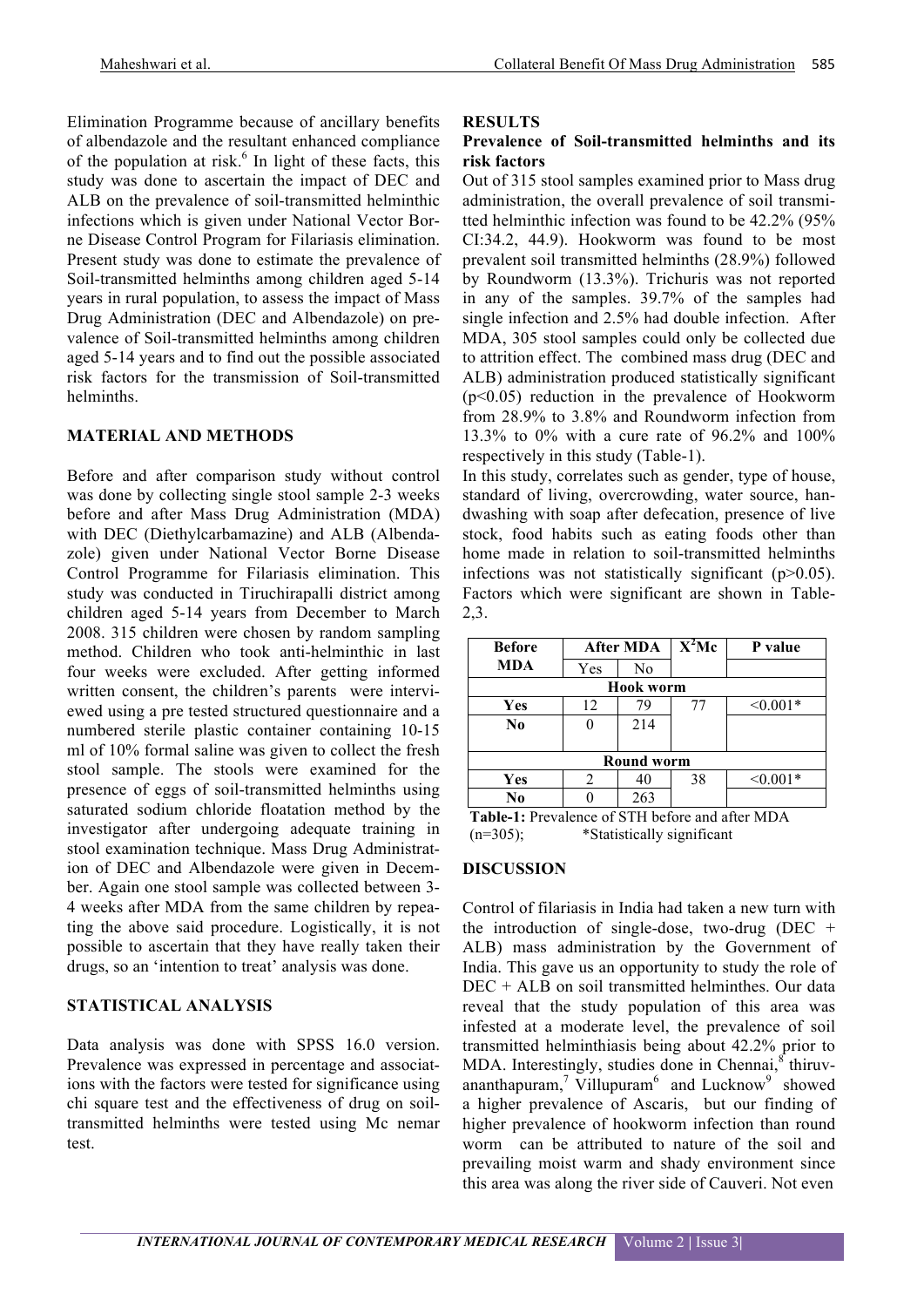| <b>Risk factors</b>                                                                                                                       | <b>Hook worm</b>    |     | OR(95% CI)                                                      | $X^2(p$ value)         |
|-------------------------------------------------------------------------------------------------------------------------------------------|---------------------|-----|-----------------------------------------------------------------|------------------------|
|                                                                                                                                           | Yes                 | No  |                                                                 |                        |
| <b>Sex</b>                                                                                                                                |                     |     |                                                                 |                        |
| Male                                                                                                                                      | 44                  | 121 |                                                                 | $0.8$ ( $> 0.05$ )*    |
| Female                                                                                                                                    | 47                  | 103 |                                                                 |                        |
| <b>Maternal education</b>                                                                                                                 |                     |     |                                                                 |                        |
| Illiterate                                                                                                                                | 61                  | 95  | $2.7(1.6-4.7)$                                                  | $15.6(0.01)*$          |
| Literate                                                                                                                                  | 30                  | 129 |                                                                 |                        |
| Overcrowding                                                                                                                              |                     |     |                                                                 |                        |
| Yes                                                                                                                                       | 80                  | 178 | $1.8(0.8-4.0)$                                                  | 3.12(>0.05)            |
| No                                                                                                                                        | 11                  | 46  |                                                                 |                        |
| <b>Excreta disposal</b>                                                                                                                   |                     |     |                                                                 |                        |
| Open Air                                                                                                                                  | 73                  | 139 | $2.5(1.3-4.6)$                                                  | $9.7 \times (0.01)^*$  |
| defaecation                                                                                                                               |                     |     |                                                                 |                        |
| Sanitary latrine                                                                                                                          | 18                  | 85  |                                                                 |                        |
| Use of footwear outdoors                                                                                                                  |                     |     |                                                                 |                        |
| Yes                                                                                                                                       | 8                   | 50  | $2.9(1.9-7.1)$                                                  | $7.88 \times (0.01)^*$ |
| N <sub>0</sub><br>$\mathbf{r}$ and $\mathbf{r}$ and $\mathbf{r}$ and $\mathbf{r}$ and $\mathbf{r}$ and $\mathbf{r}$ and $\mathbf{r}$<br>. | 83<br>$\sim$ $\sim$ | 174 | $\mathbf{a}$ and $\mathbf{a}$ and $\mathbf{a}$ and $\mathbf{a}$ |                        |

**Table -2:** Factors associated with Hookworm (n=315) \* Statistically significant

| <b>Risk factors</b>                                    |            | Roundworm      | OR (95% of CI) | $X^2(p \text{ value})$ |  |
|--------------------------------------------------------|------------|----------------|----------------|------------------------|--|
|                                                        | <b>Yes</b> | N <sub>0</sub> |                |                        |  |
| <b>Sex</b>                                             |            |                |                |                        |  |
| Male                                                   | 19         | 146            |                | $0.99(>0.05)*$         |  |
| Female                                                 | 23         | 127            |                |                        |  |
| <b>Maternal education</b>                              |            |                |                |                        |  |
| Illiterate                                             | 32         | 124            | $3.8(1.7-8.7)$ | $13.8 \times (0.01)^*$ |  |
| Literate                                               | 10         | 149            |                |                        |  |
| Overcrowding                                           |            |                |                |                        |  |
| Yes                                                    | 80         | 178            | $1.8(0.8-4.0)$ | 3.12(>0.05)            |  |
| No.                                                    | 11         | 46             |                |                        |  |
| Excreta disposal                                       |            |                |                |                        |  |
| Open air defaecation                                   | 32         | 180            | $2.5(1.3-4.6)$ | $9.7 \times (0.01)^*$  |  |
|                                                        |            |                |                |                        |  |
| Sanitary latrine                                       | 10         | 93             |                |                        |  |
| Hand washing before food with water or soap with water |            |                |                |                        |  |
| Yes                                                    | 11         | 153            | $3.5(1.6-7.9)$ | $12.9 \times (0.01)^*$ |  |
| No                                                     | 31         | 120            |                |                        |  |

**Table-3:** Factors associated with Roundworm (n=315) \* statistically significant

a single stool sample reported Trichuris. Similar report of nil Trichuris prevalence was reported in a study conducted in Lucknow, Uttar Pradesh.<sup>9</sup> Three weeks after administration of DEC and ALB our study found a statistically significant  $(p<0.05)$  reduc- tion in the prevalence of Hookworm from 28.9% to 3.8% and Roundworm infection from 13.3% to 0% with a cure rate of 96.2% and 100% respectively. Similarly study done in Villupuram among 1-15 years age group, combination drug therapy with DEC and ALB produced a cure rate of 74.3% for geo helmi- nths, which was higher than corresponding rates (30.4%) observed with DEC alone.<sup>6</sup> Also the odds of cure with combination therapy were significantly higher for roundworm (5.3 times) and hookworm (3.5 times), than odds of cure with DEC alone in this study. In a study on sustainability of STH control, the combinat-

ion therapy showed a long term efficacy than DEC.<sup>10</sup> Similarly a study done in Haiti showed a reduction in prevalence of roundworm and hookworm by 24.9% and 81.2% respectively nine months after two rounds of MDA with DEC and ALB.<sup>11</sup> Our study findings concludes that the combination therapy DEC and ALB given once in a year for lymphatic filariasis was effective in reducing the prevalence of soiltransmitted helminths in the school children. This result is mainly due to ALB which has both antihelmintic and microfilaricidal properties. But this treatment once a year may not be sufficient to control morbidity in children due to soil-transmitted helminths when its prevalence is 25% in the community. Periodic deworming atleast two or three times a year with antihelminthic Albendazole will only help in sustaining these reductions in the community.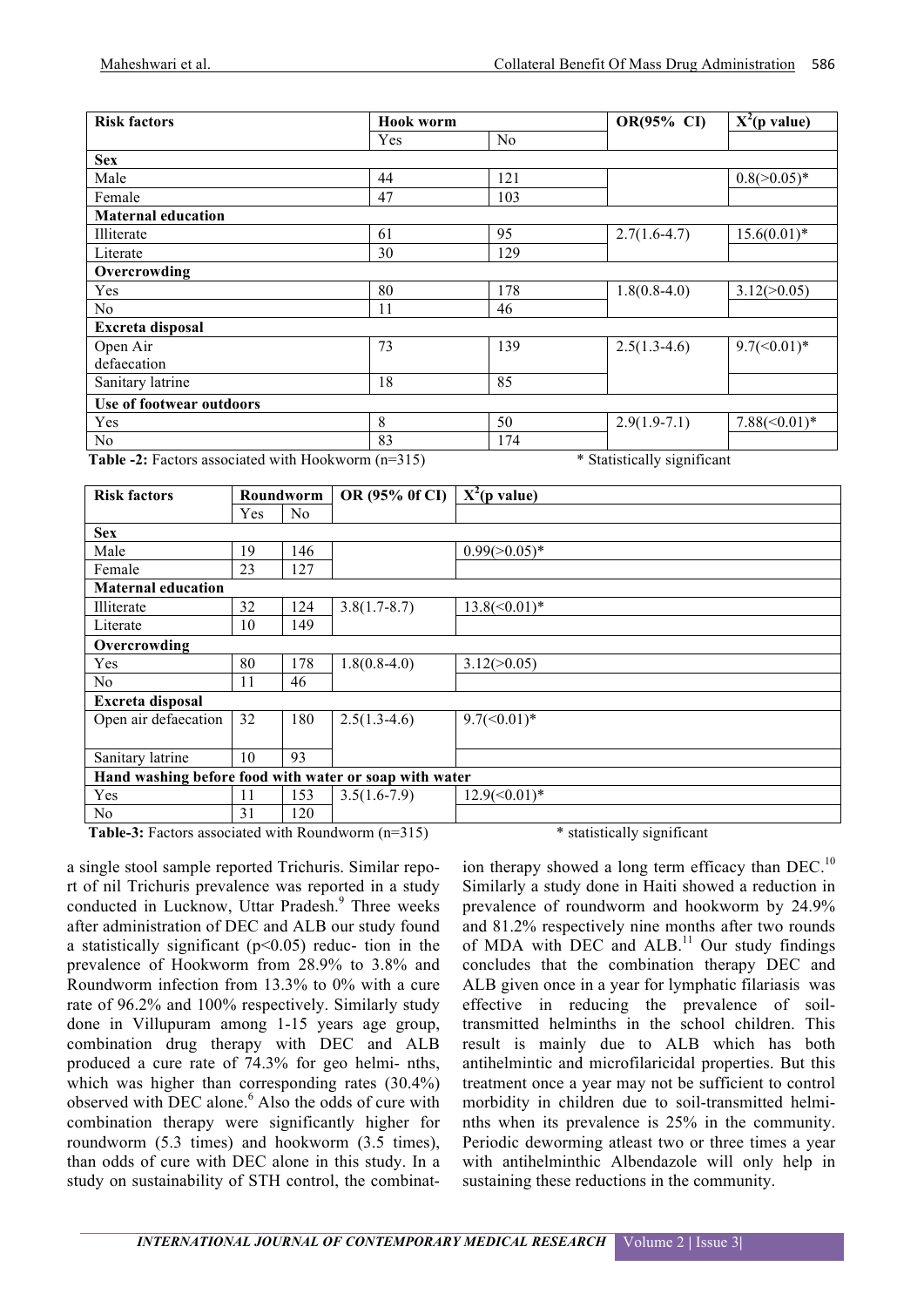Risk factors such as maternal education, eating raw vegetables, not washing hands with water or water and soap, open air defecation and not wearing foot wear outdoors showed a significant association with the prevalence of geohelminths. Study done in fishing families in south India showed children of mothers with poor education had the highest intensity of infection.<sup>12</sup> Similar finding was seen in our study which showed that as the level of maternal education increases, there will be reduction in prevalence which can be attributed to better knowledge of literate mothers on mode of transmission and personal hygiene measures.

In the present study children who have the habit of open air defecation showed higher prevalence of Hookworm infection which confirmed findings of a cross sectional study done in rural Honduran Communities that lack of sanitary latrine and open air defecation were associated with higher prevalence of soil-transmitted helminths.<sup>13</sup> This can be due to moist soil, shade by trees provide a perfect environment for development of geohelminth larvae and would constitute a significant source of infection and re-infection to the community. Study done among the Ethiopian children<sup>14</sup> and in the Alabama<sup>15</sup> found a strong association between barefoot walking and a high prevalence of hookworm infection as seen in our study. This is attributed to the cutaneous penetration of hookworm larvae while walking or playing barefoot in the contaminated soil.

In our study, children who have the habit of eating raw vegetables/ fruits showed a higher prevalence of Hookworm infection (34.4%) than children not eating raw vegetables. Though this route of transmission was rare but this can be attributed to children's habit of picking seasonal fruit (jamun) from contaminated fields without wearing footwear. Children who do not wash their hands before food showed higher prevalence of hookworm and Roundworm infection in this study was similar to study done in the tribal population which showed that the practice of hand washing has a significant reduction in helminthic infestation.<sup>16</sup> The high prevalence of helminthic infection among

Nepali children was due to poor personal hygiene measures.<sup>17</sup> So health education in schools should stress the importance of personal hygiene measures to children which will decrease the prevalence of infection.

## **CONCLUSION**

The results of our study clearly show a significant reduction in the prevalence of STH with the mass drug administration of DEC and ALB among the children. This reduction in prevalence of STH was an additional benefit of Lymphatic Filariasis Elimination programme. This collateral benefit on geohelminths will enhance the people compliance to mass drug administration in future rounds. Hence a health programme consisting of mass administration of children in the age group of 3-15 yrs with broad spectrum anthelmintic Albendazle at six months interval will be a cost effective measure to the community for reducing environmental contamination in addition to non chemotherapeutic interventions.

## **REFERENCES**

- 1. Prevention and control of Schistosomiasis and soil-transmitted helminths. WHO Technical Reports Series 912,2002.
- 2. Stephenson L. S., Latham M. C. and Ottesen E. A. Malnutrition and parasitic helminth infestation. Parasitol. 2000;121: 523 -38
- 3. Michael C. Latham. Anaemia and Anorexia, Helminths & Health. Proceedings of the Nutrition society of India. 1993;6:1-12.
- 4. Borkow G, Weisman Z, Leng Q et al. Helminths,human immunodeficiency virus and tuberculosis. Scandinavian Journal of Infectious Diseases 2001;33, 568–571.
- 5. Lani S. Stephenson, Michael C. Latham et al. Treatment with a single dose of Albendazole improves growth of Kenyan School Children with Hookworm, Trichuris trichiura and Ascaris lumbricoides infections. American Journal of Tropical Medicine Hygiene. 1989;41:78-87.
- 6. Mani TR, Rajendren R, Sunish I.P, Munirathinam A. Effectiveness of two annual, Single dose Mass Drug Administration of DEC alone or in combination with Albendazole on soil transmitted helminthiasis in Filariasis Elimination program. Tropical Medicine & International health. 2004;9:1030-1035.
- 7. Raman Kutty V, Soman CR, Vijayakumar K. Helminthic infestation in primary school children of Thiruvananthapuram. Research Report Health Action by people 8:1-31.
- 8. Maria carol Fernandez, Susan verghese, Bhuvaneswari R, Elizabeth S J, Mathew T, Anitha A, Chitra A K. A comparative study of the intestinal parasites prevalent among children living in rural & urban setting in & around Chennai. Journal of communicable diseases 2002;35:35-39.
- 9. Shukla Nitin, Venkatesh V, Hussaiin N, Masood J, Agarwal GG. Overview of Intestinal Parasitic Prevalence in Rural and Urban population in Lucknow, North India. Journal Communicable Disease 2007;3:217-223.
- 10. Rajendran R., Mani T R et al. Sustainability of soil transmitted helminthic control following a single dose co-administration of Albendazole and DEC. Transactions of the Royal Society of